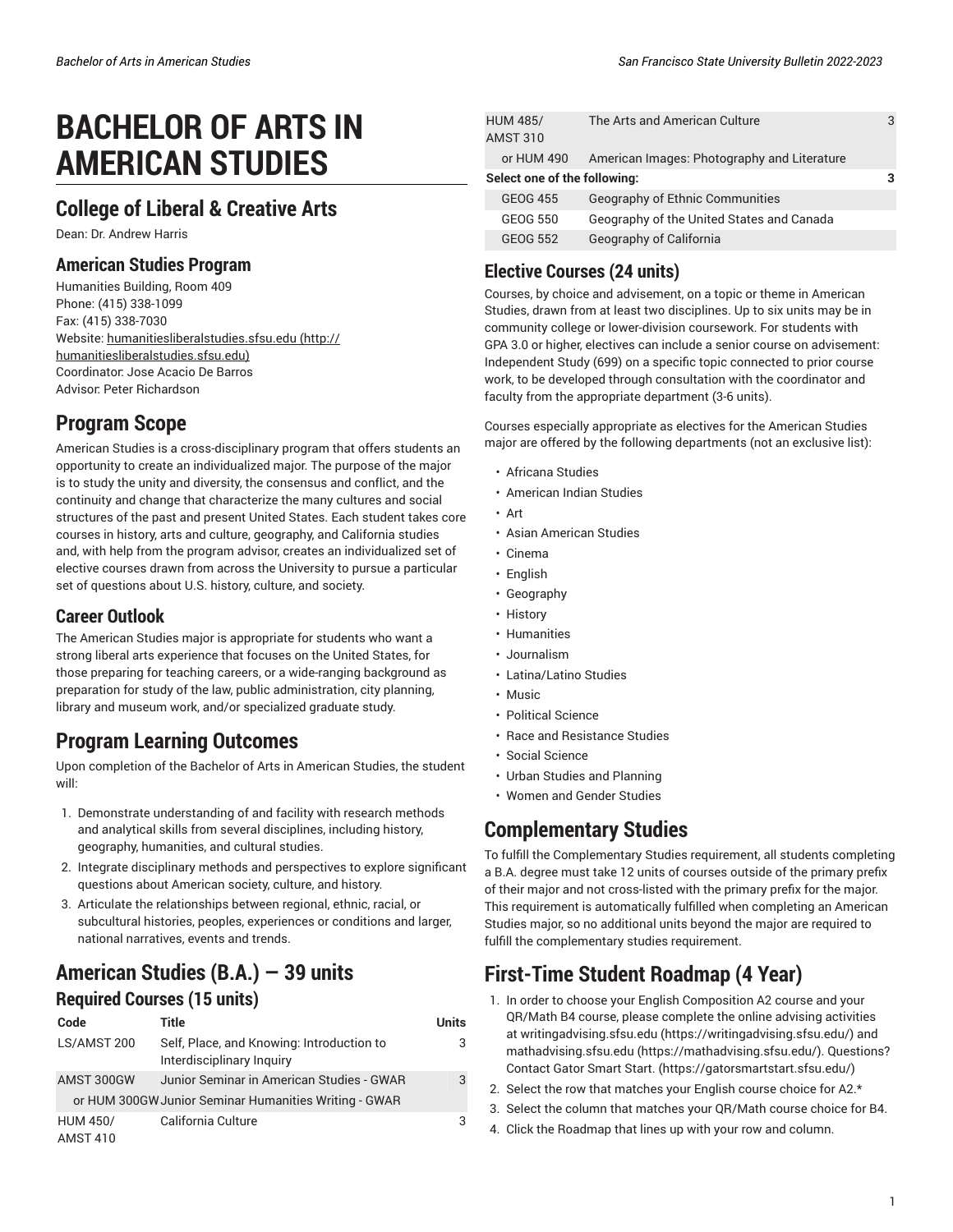For example, if you select ENG 104/ENG 105 and a multi-semester QR/ math sequence for your first year, then choose Roadmap D.

| <b>Course Choice</b>   | <b>One-Semester Course</b>                                                                                                                       | Two-Semester<br><b>Sequence or Support</b><br>Course                                                                                               |
|------------------------|--------------------------------------------------------------------------------------------------------------------------------------------------|----------------------------------------------------------------------------------------------------------------------------------------------------|
| <b>ENG 114</b>         | Roadmap A (http://<br>bulletin.sfsu.edu/<br>colleges/liberal-<br>creative-arts/<br>humanities/ba-<br>american-studies/<br>roadmap-i-ii-eng/)     | Roadmap C (http://<br>bulletin.sfsu.edu/<br>colleges/liberal-<br>creative-arts/<br>humanities/ba-<br>american-studies/<br>roadmap-iii-iv-eng/)     |
| <b>ENG 104/ENG 105</b> | Roadmap B (http://<br>bulletin.sfsu.edu/<br>colleges/liberal-<br>creative-arts/<br>humanities/ba-<br>american-studies/<br>roadmap-i-ii-stretch/) | Roadmap D (http://<br>bulletin.sfsu.edu/<br>colleges/liberal-<br>creative-arts/<br>humanities/ba-<br>american-studies/<br>roadmap-iii-iv-stretch/) |

\* Composition for Multilingual Students: If taking ENG 209 as your first English course, choose the ENG 114 row. If taking ENG 201 or ENG 212 for your first English course, choose the ENG 104/ENG 105 row.

## **Transfer Student Roadmap (2 Year)**

For students with an AA-T in **Social Justice Studies.** This [roadmap](http://bulletin.sfsu.edu/colleges/liberal-creative-arts/humanities/ba-american-studies/adt-roadmap/) opens [in a new tab](http://bulletin.sfsu.edu/colleges/liberal-creative-arts/humanities/ba-american-studies/adt-roadmap/) [\(http://bulletin.sfsu.edu/colleges/liberal-creative-arts/](http://bulletin.sfsu.edu/colleges/liberal-creative-arts/humanities/ba-american-studies/adt-roadmap/) [humanities/ba-american-studies/adt-roadmap/](http://bulletin.sfsu.edu/colleges/liberal-creative-arts/humanities/ba-american-studies/adt-roadmap/)).

For students with an AA-T in **Law, Public Policy and Society**. [This](http://bulletin.sfsu.edu/colleges/liberal-creative-arts/humanities/ba-american-studies/adt-lpps-roadmap/) [roadmap](http://bulletin.sfsu.edu/colleges/liberal-creative-arts/humanities/ba-american-studies/adt-lpps-roadmap/) opens in a new tab [\(http://bulletin.sfsu.edu/colleges/liberal](http://bulletin.sfsu.edu/colleges/liberal-creative-arts/humanities/ba-american-studies/adt-lpps-roadmap/)[creative-arts/humanities/ba-american-studies/adt-lpps-roadmap/\)](http://bulletin.sfsu.edu/colleges/liberal-creative-arts/humanities/ba-american-studies/adt-lpps-roadmap/).

California legislation SB 1440 (2009) mandated the creation of the Associate Degree for Transfer (ADT) to be awarded by the California Community Colleges. Two types of ADTs are awarded: Associate in Arts for Transfer (AA-T) and Associate in Science for Transfer (AS-T).

Note: no specific degree is required for admission as an upper-division student. However, the ADT includes specific guarantees related to admission and graduation and is designed to clarify the transfer process and strengthen lower-division preparation for the major.

An ADT totals 60 units and in most cases includes completion of all lower-division General Education requirements and at least 18 units in a specific major. (The Biology, Chemistry, and Environmental Science AS-T degrees defer 3 units in lower-division GE area C and 3 units in lowerdivision GE area D until after transfer.) Students pursuing an ADT are guaranteed admission to the CSU if minimum eligibility requirements are met, though not necessarily to the CSU campus of primary choice.

Upon verification that the ADT has been awarded prior to matriculation at SF State, students are guaranteed B.A. or B.S. completion in 60 units if pursuing a "similar" major after transfer. Determinations about "similar" majors at SF State are made by faculty in the discipline.

Degree completion in 60 units cannot be guaranteed when a student simultaneously pursues an additional major, a minor, certificate, or credential.

A sample advising roadmap for students who have earned an ADT and continue in a "similar" major at SF State is available on the Roadmaps tab on the degree requirements page for the major. The roadmap displays:

- How many lower-division units required for the major have been completed upon entry based on the award of a specific ADT;
- Which lower-division requirements are considered complete upon entry based on the award of a specific ADT;
- How to complete the remaining 60 units for the degree in four semesters.

Students who have earned an ADT should seek advising in the major department during the first semester of attendance.

### **General Advising Information for Transfer Students**

- 1. Before transfer, complete as many lower-division requirements or electives for this major as possible.
- 2. The following courses are not required for admission but are required for graduation. Students are strongly encouraged to complete these units before transfer; doing so will provide more flexibility in course selection after transfer.
	- a course in U.S. History
	- a course in U.S. & California Government

For information about satisfying the requirements described in (1) and (2) above at a California Community College (CCC), please visit [http://](http://assist.org) [www.assist.org \(http://assist.org](http://assist.org)). Check any geographically accessible CCCs; sometimes options include more than one college. Use ASSIST to determine:

- Which courses at a CCC satisfy any lower-division major requirements for this major;
- Which courses at a CCC satisfy CSU GE, US History, and US & CA Government requirements.

Remedial courses are not transferable and do not apply to the minimum 60 semester units/90 quarter units required for admission.

Additional units for courses that are repeated do not apply to the minimum 60 units required for upper-division transfer (for example, if a course was not passed on the first attempt or was taken to earn a better grade).

Before leaving the last California Community College of attendance, obtain a summary of completion of lower-division General Education units (IGETC or CSU GE Breadth). This is often referred to as a GE certification worksheet. SF State does not require delivery of this certification to Admissions, but students should retain this document for verifying degree progress after transfer.

Credit for Advanced Placement, International Baccalaureate, or College-Level Examination Program courses: AP/IB/CLEP credit is not automatically transferred from the previous institution. Units are transferred only when an official score report is delivered to SF State. Credit is based on the academic year during which exams were taken. Refer to the University Bulletin in effect during the year of AP/IB/CLEP examination(s) for details regarding the award of credit for AP/IB/CLEP.

Students pursuing majors in science, technology, engineering, and mathematics (STEM) disciplines often defer 6-9 units of lower-division General Education in Areas C and D until after transfer to focus on